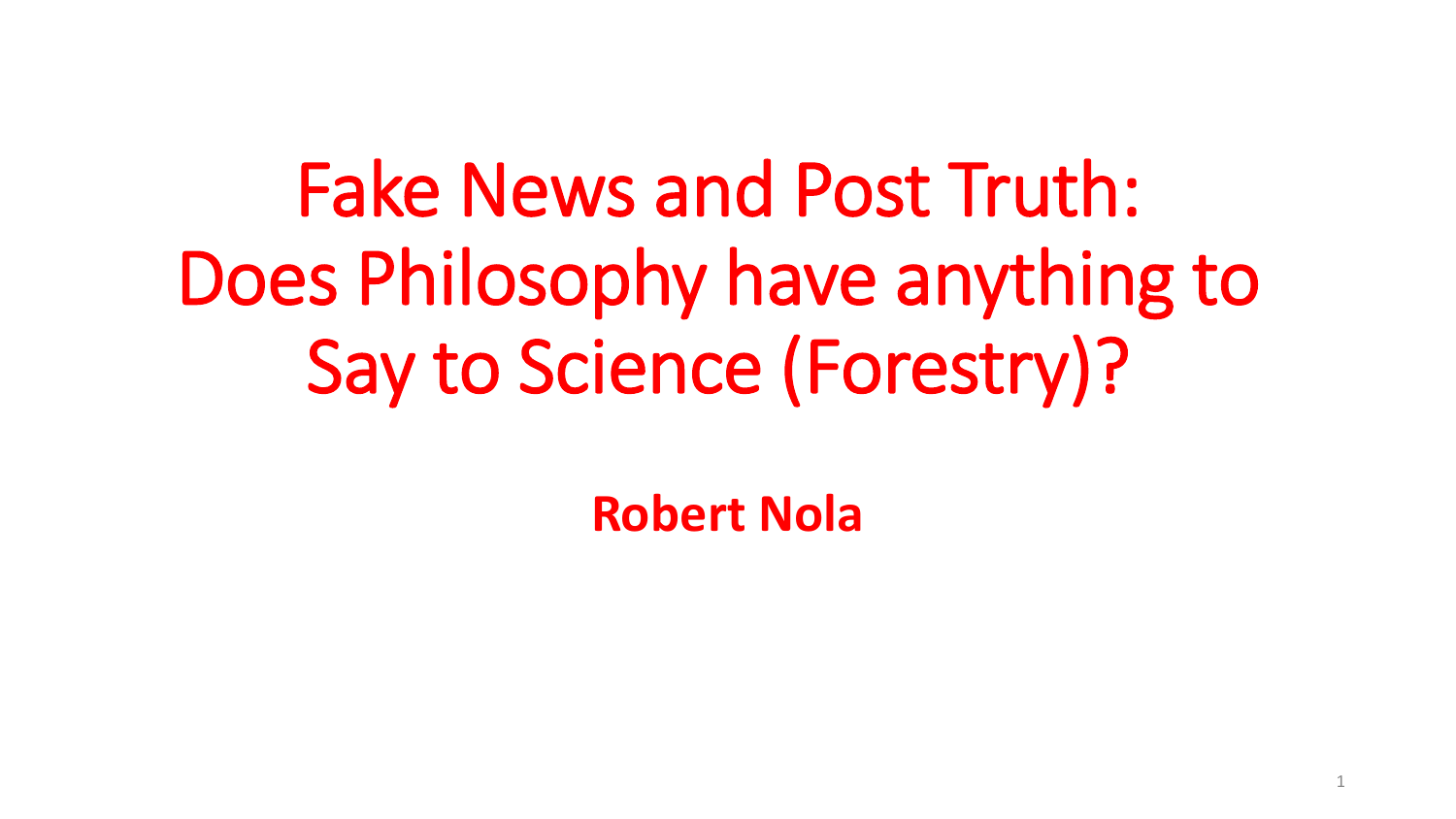## 1 Fake News.

- 1. Human fallibility we get things wrong
- 2. Fake News 1 sort our true from false and convey the false!
- 3. Fake News 2 do not care about what is true or false
- 4. How much fake new is there? Nothing on the Internet tells what is fake! Trust?
- 5. Edelman Trust Barometer (global communications marketing firm):
- 'The 2017 Edelman Trust Barometer reveals that trust is in crisis around the world. The general population's trust in all four key institutions — business, government, NGOs, and media — has declined broadly …'
- 6. Are they right? Global versus local scepticism.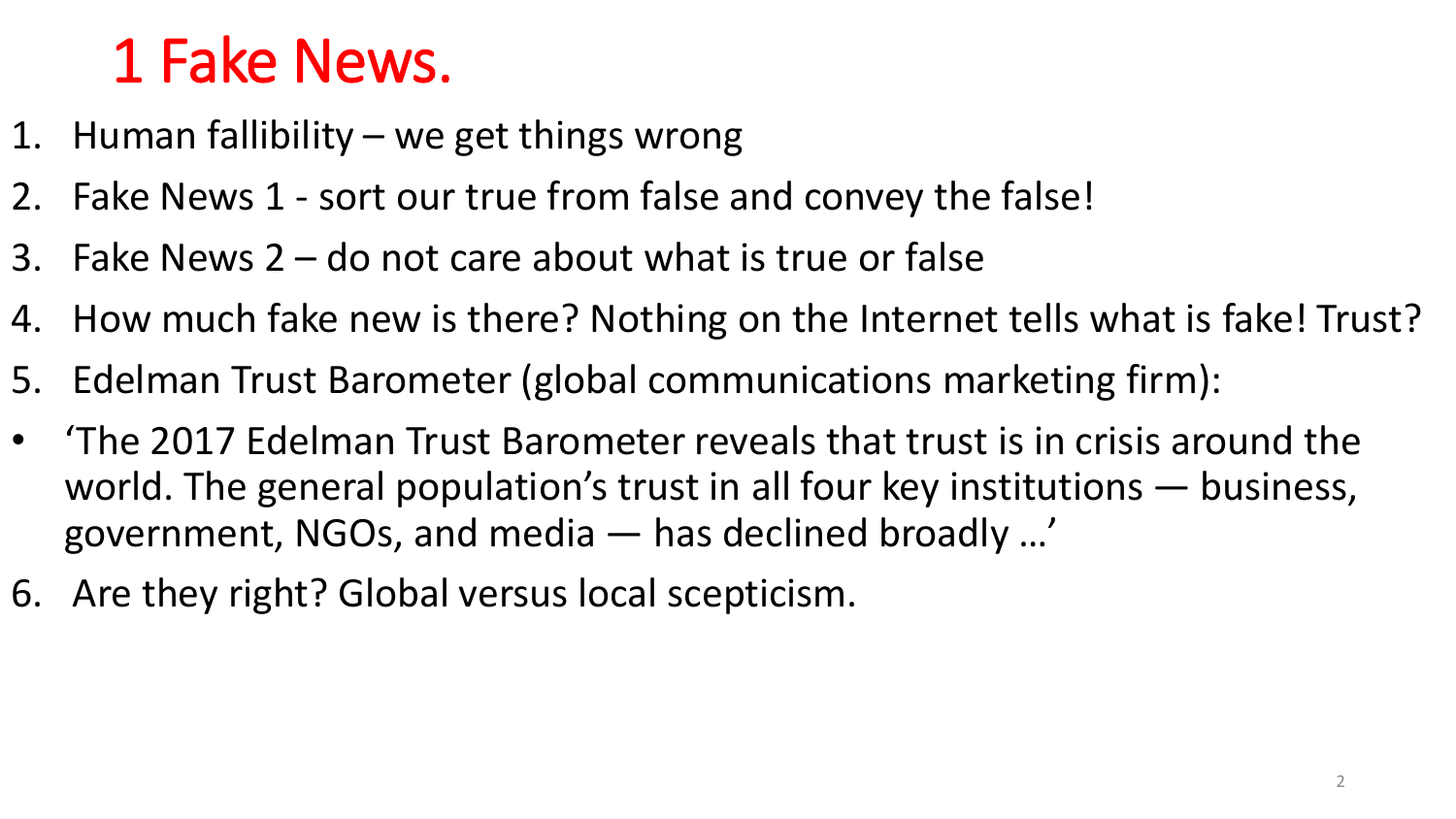#### 2 Post-Truth

- 1. Oxford Dictionaries make 'post-truth' their international word for 2016.
- 2. 'post-truth' coined in 1990s. The phenomenon it refers to is 2,400 years old!
- 3. Definition: 'objective facts are less influential in shaping public opinion than appeals to emotion and personal belief'.
- 4. Definition: 'True' = 'what is based in objective fact'. 'False' = 'not so based'.
- 5. Rational shapers of public opinion: truths. Question: how often is this so?
- 6. Non-Rational shapers of Public opinion: emotions & personal belief.
- Ancient Greeks recognised: persuasion; rhetoric; the powers others exert on us to accept what they say; accepting beliefs which induce happiness or pleasure; accepting beliefs which fit our interests, or belief which fulfil our wishes; etc
- Modern times: conformational bias; brain washing; the whole panoply of techniques of persuasion due to advertising; etc.
- Examples: Farage; Trump (birther claims), etc <sup>3</sup>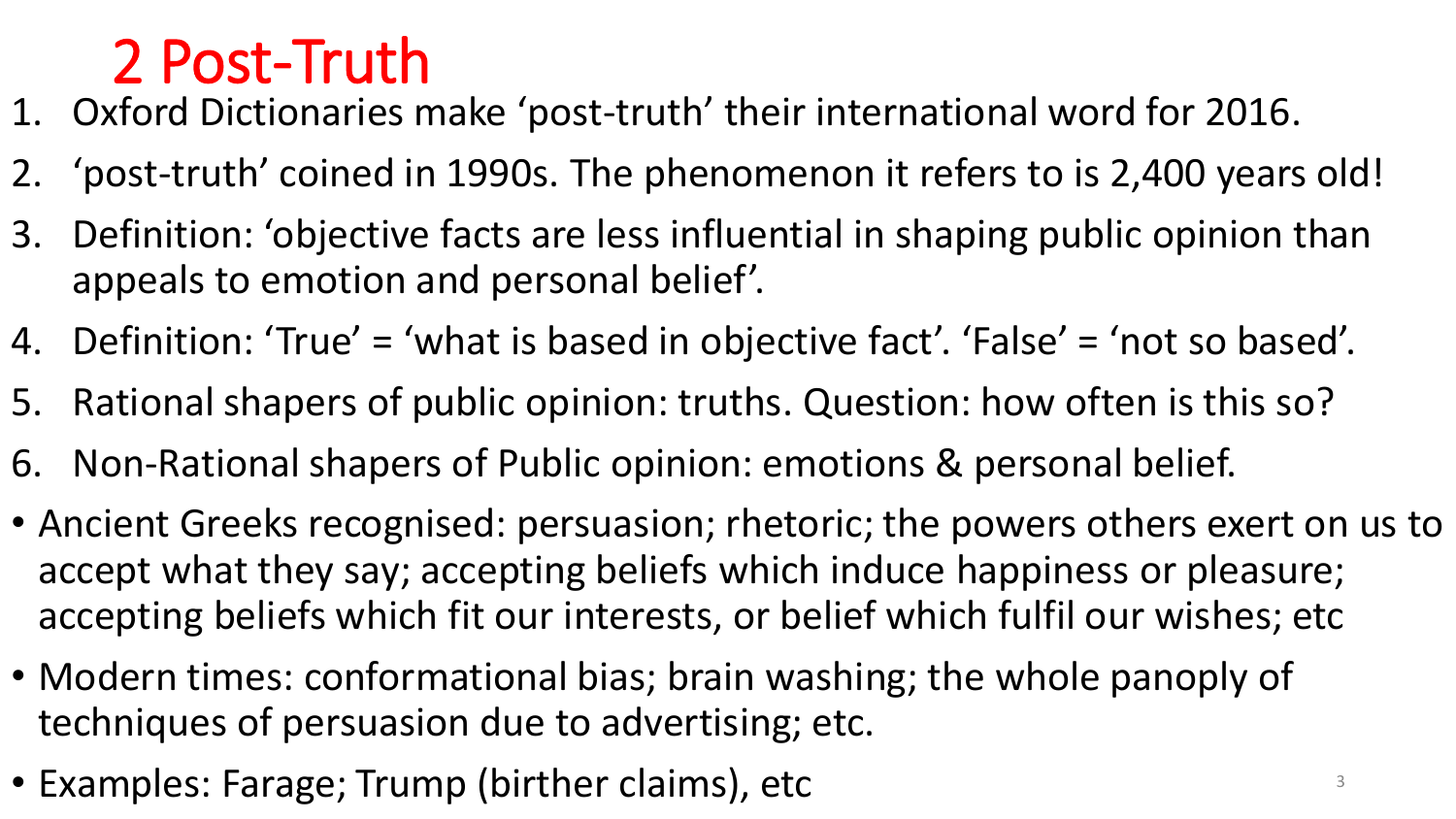# 3 Are You Entitled to Your Own Opinion?

- Two kinds of entitlement legal and evidential
- Have a legal entitlement to freedom of speech guaranteed by Bill of Rights. Can say just about anything – e.g., 'vaccines cause autism', etc.
- Have an evidential entitlement for what you say. Evidential entitlement based on evidence & reason – you have to argue for your belief.
- Legal entitlement  $\neq$  evidential entitlement
- Post-truthers put emphasis on personal belief which may have no evidential entitlement – and no appeal to truth either. But you have a legal right to believe it!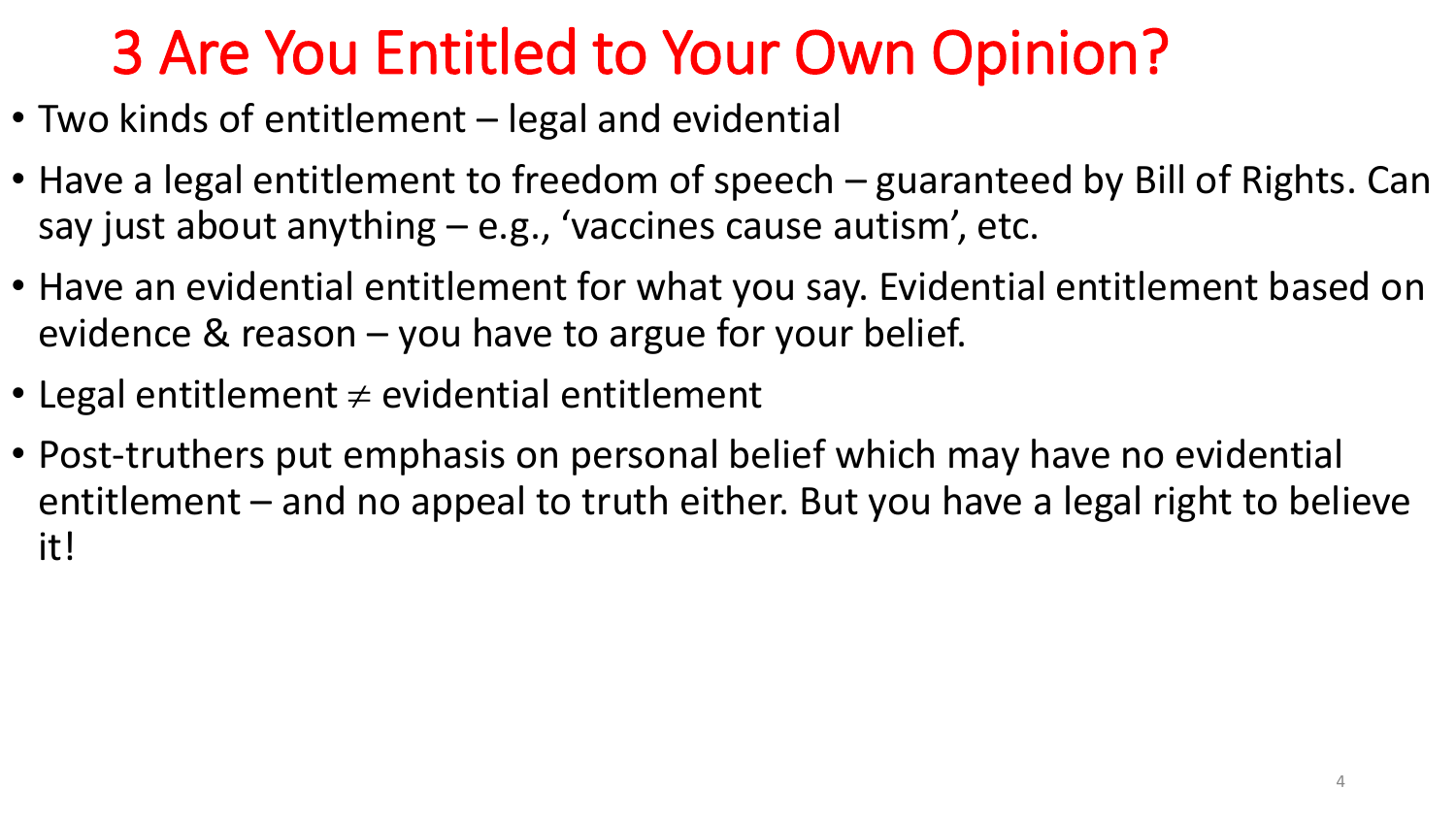### 4 The Shapers of Belief in a Post-Truth World

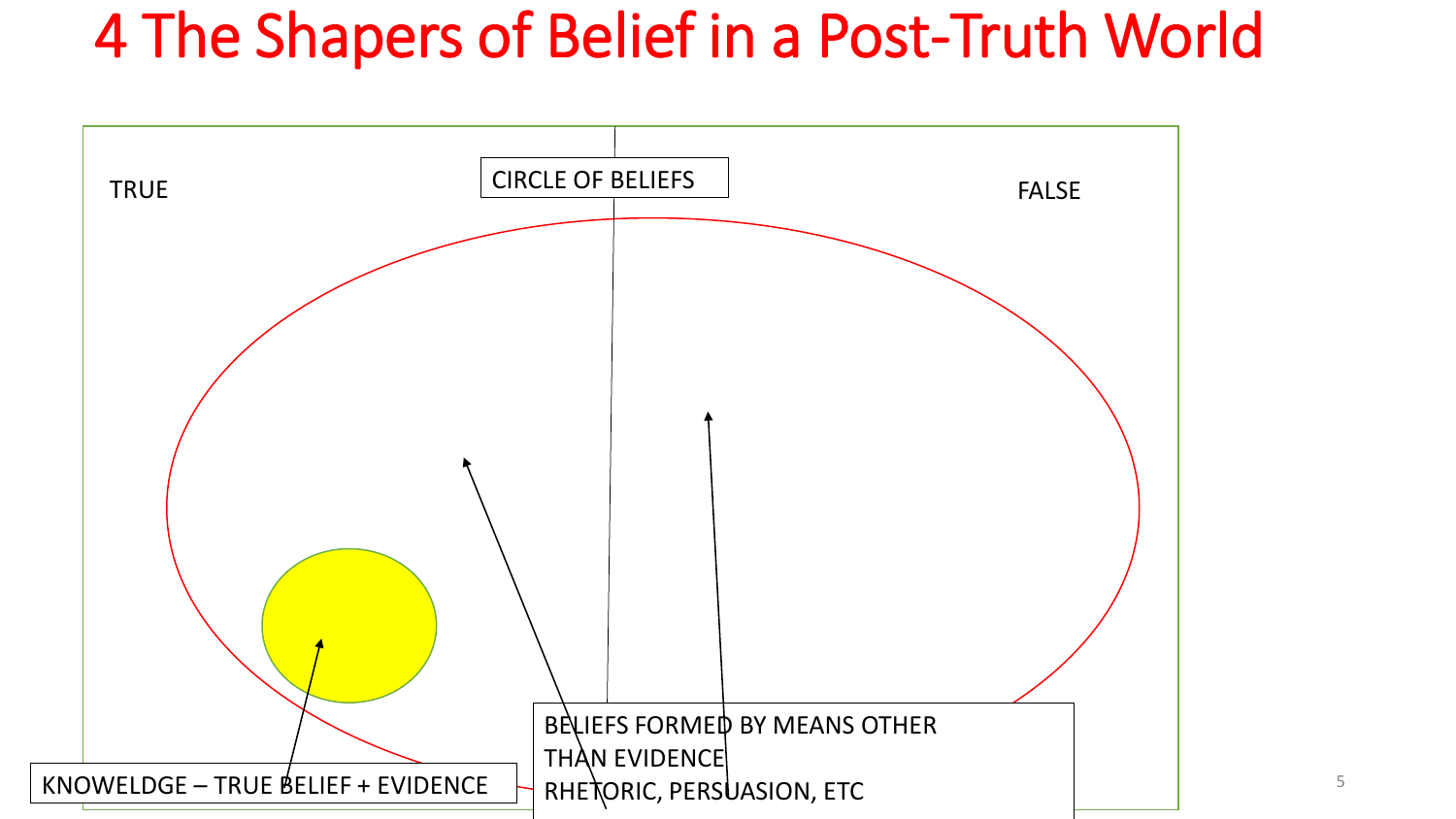# 5 An Example of Trust in Science?

- Student quiz: (1) Sun orbits the Earth. (2) Earth orbits the Sun?
- How do they do?
- What is the evidence for your belief, (1) or (2)? Most students have no evidence!
- Conclusion: they do not know that the Earth orbits the Sun though they have a true belief!
- Do we reject the definition of knowledge or do we keep it?
- Distinguish *knowledge by evidence* from *knowledge by trust*. Is this of use?
- What are the trustworthy sources? Books, journals, lecturers, your local guru, etc?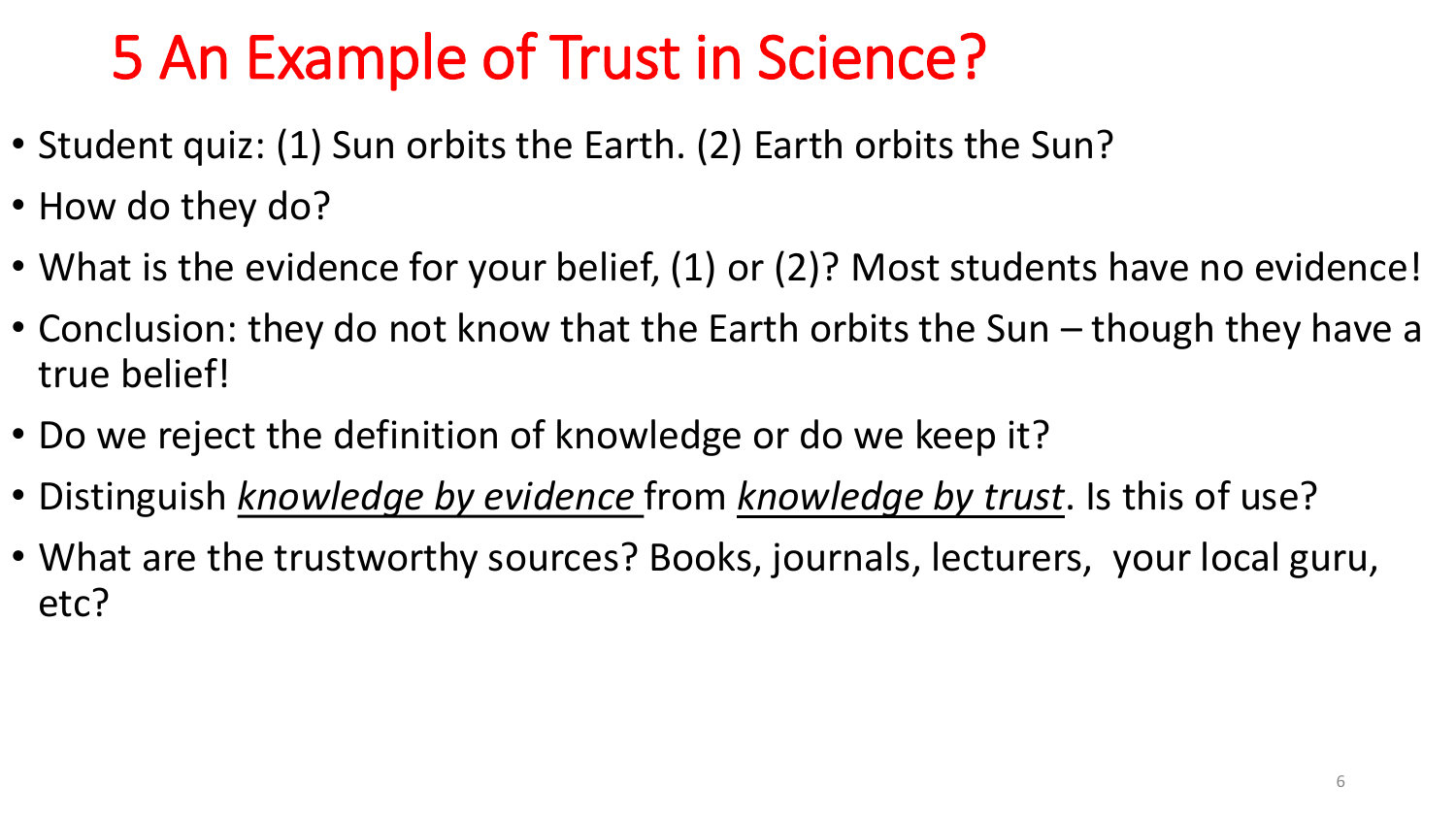### 6 What is warranted trust in science?

- The lay public has warranted trust in a body of experts as a providers of information (i.e., they have knowledge by trust) =
- 1) the lay public believes that the information has been honestly (i.e. truthfully, accurately and wholly) communicated to them by the experts;
- 2) the lay public takes the fact that the information has been so communicated to be a strong reason to believe the information;
- 3) the lay public believes that the information results from reliable scientific research carried out by the experts (i.e., the lay public believe that experts have knowledge by evidence even though they do not get their knowledge this way.)